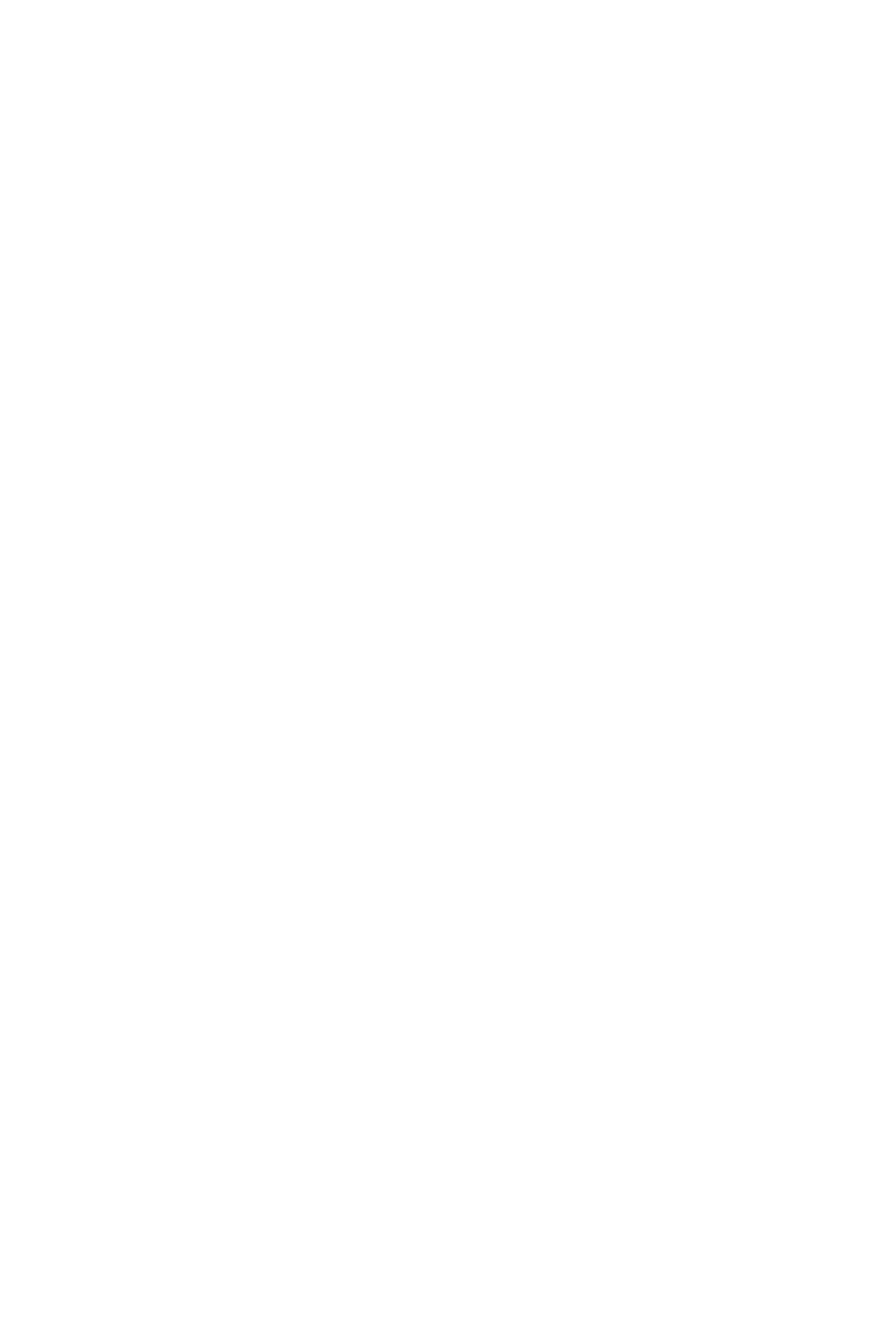# **A Light to the Nations**

**The Indian Presence in the Ecumenical Movement in the Twentieth Century**

*Edited by Jesudas M. Athyal Foreword by Michael Kinnamon*

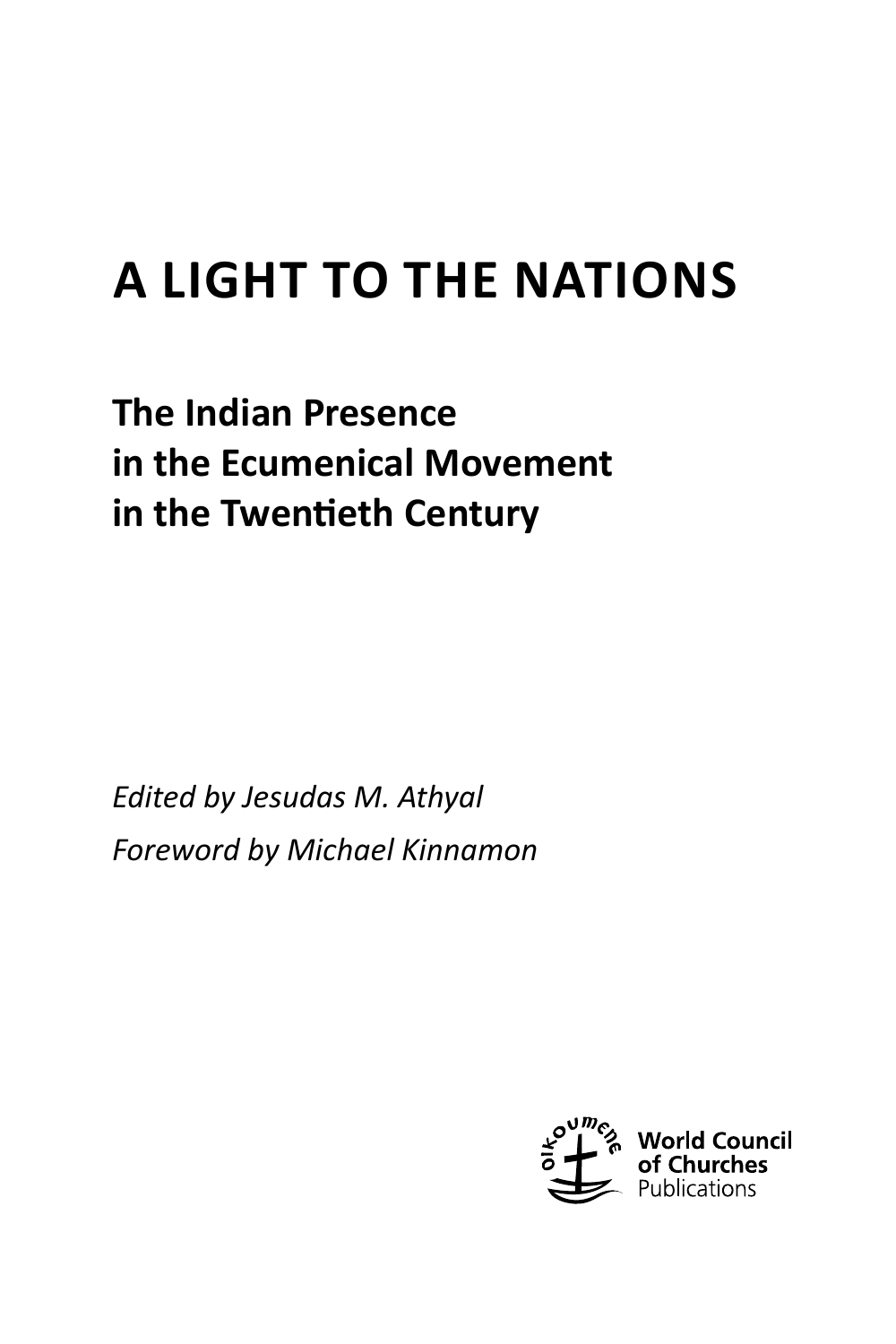A LIGHT TO THE NATIONS The Indian Presence in the Ecumenical Movement in the Twentieth Century Edited by Jesudas M. Athyal

Copyright © 2016 WCC Publications. All rights reserved. Except for brief quotations in notices or reviews, no part of this book may be reproduced in any manner without prior written permission from the publisher. Write: publications@wcc-coe.org.

*WCC Publications is the book publishing programme of the World Council of Churches. Founded*  in 1948, the WCC promotes Christian unity in faith, witness and service for a just and peaceful *world. A global fellowship, the WCC brings together 345 Protestant,Orthodox, Anglican and other churches representing more than 550 million Christians in 110 countries and works cooperatively with the Roman Catholic Church.* 

*Opinions expressed in WCC Publications are those of the authors.* 

Scripture quotations are from the New Revised Standard Version Bible, © copyright 1989 by the Division of Christian Education of the National Council of the Churches of Christ in the USA. Used by permission.

Cover design: Adele Robey, Phoenix Graphics, Inc. Book design and typesetting: Michelle Cook / 4 Seasons Book Design ISBN: 978-2-8254-1670-9

World Council of Churches 150 route de Ferney, P.O. Box 2100 1211 Geneva 2, Switzerland http://publications.oikoumene.org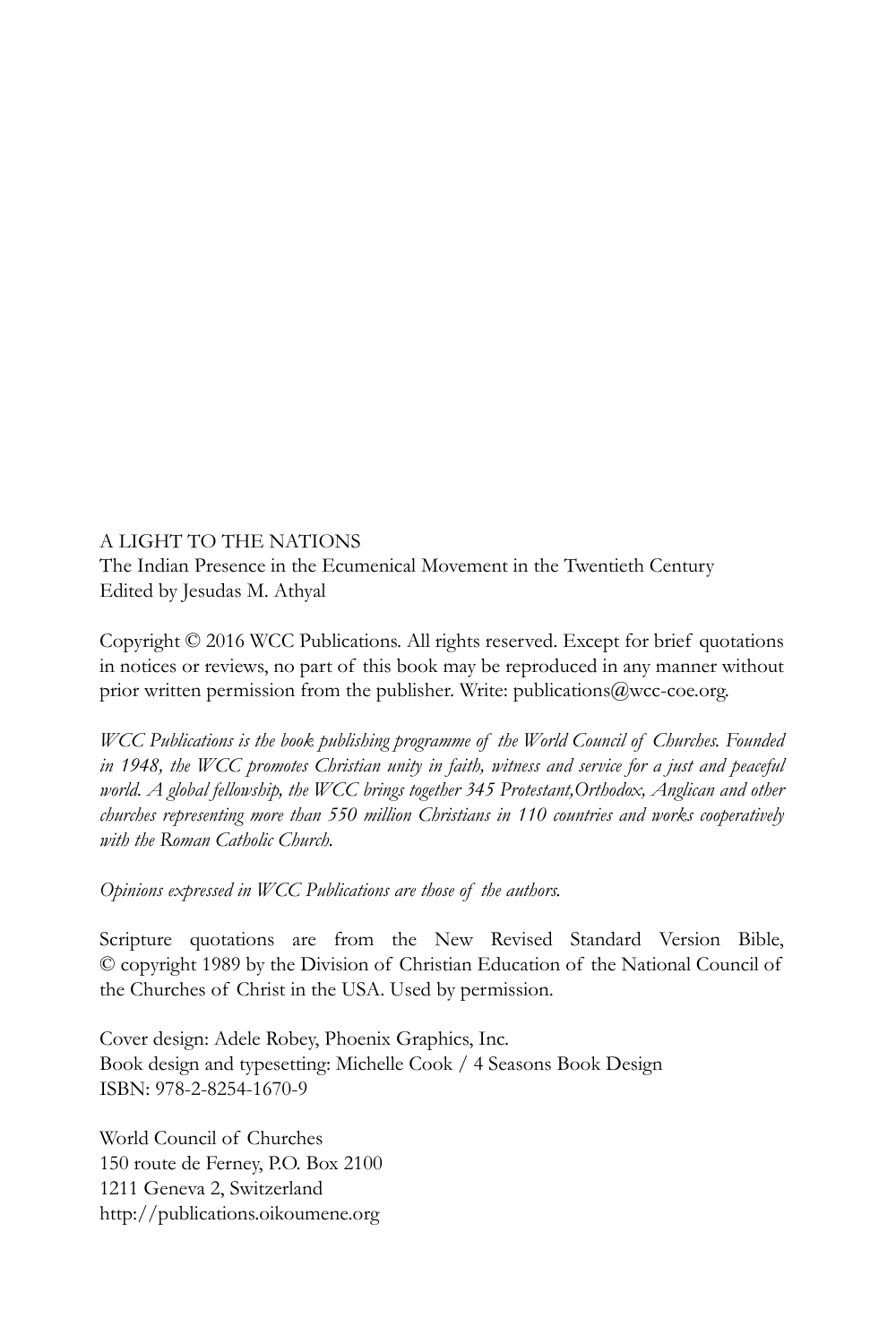# CONTENTS

| Acknowledgments                                                                                                                    | $\overline{\mathrm{vii}}$ |
|------------------------------------------------------------------------------------------------------------------------------------|---------------------------|
| <i>Contributors</i>                                                                                                                | ix                        |
| Foreword                                                                                                                           | $\overline{\mathbf{X}}$   |
| Introduction                                                                                                                       | xiii                      |
| 1. The Indian Ecumenical Symphony: Significant Movements<br>and Persons<br>Jesudas M. Athyal                                       | 1                         |
| 2. V. S. Azariah: The Forerunner of Indian Ecumenism<br>Roger E. Hedlund                                                           | 29                        |
| 3. "Lengthen Thy Cords and Strengthen Thy Stakes":<br>Augustine Ralla Ram's Ecumenical Missional Contributions<br>Raj Bharat Patta | 45                        |
| 4. Sarah Chakko: A Woman Who Inspired the Ecumenical<br>Movement<br>Aruna Gnanadason                                               | 67                        |
| 5. P. D. Devanandan's Call to Witness: Toward an Ecumenically<br>Credible Theology of Religions<br>David C. Scott                  | 79                        |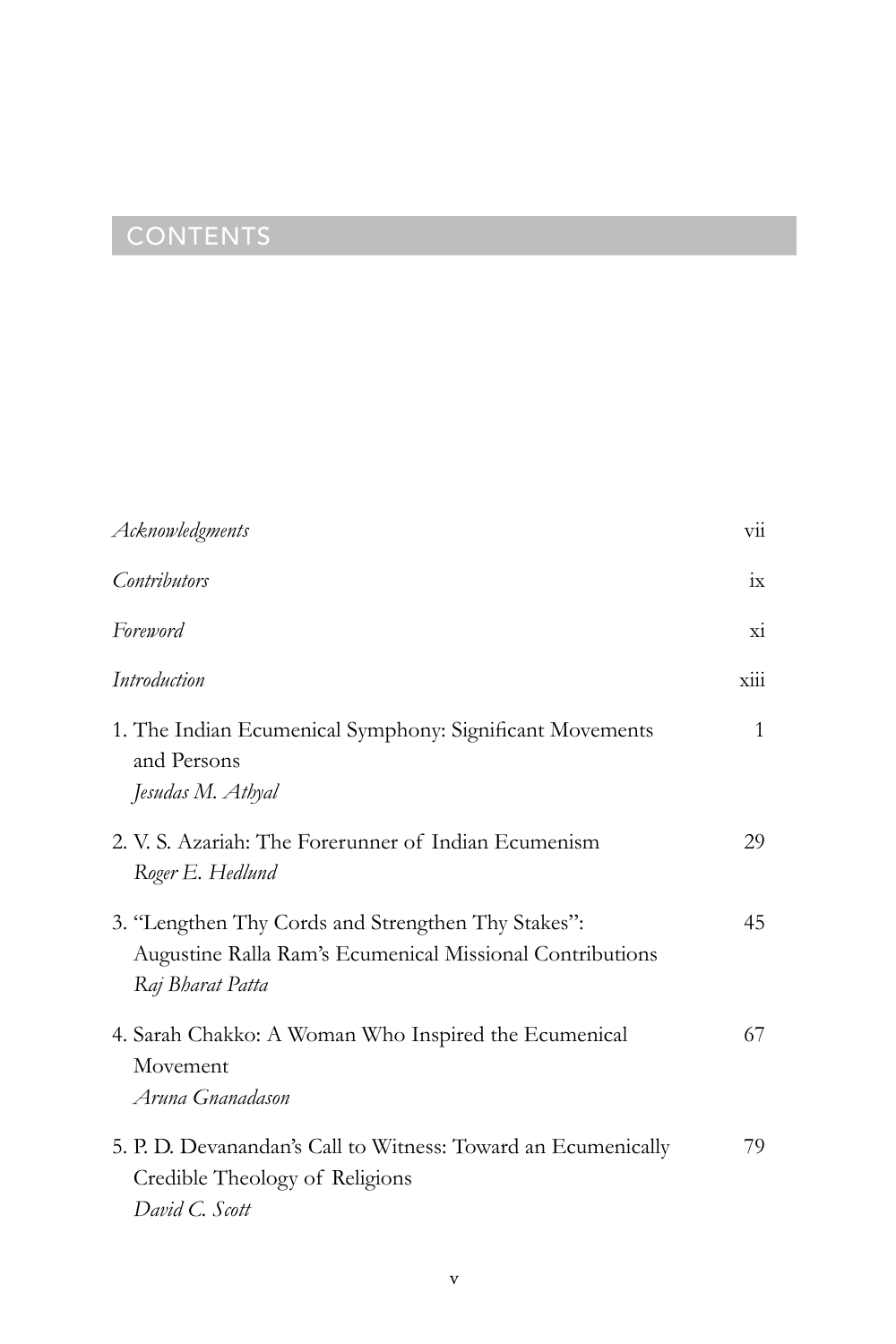# *Contents*

| 6. Explorations into Spirituality and Humanization:           | 95  |
|---------------------------------------------------------------|-----|
| The Revolutionary Thought of M. M. Thomas                     |     |
| K. C. Abraham                                                 |     |
| 7. Metropolitan Paulos Mar Gregorios: Dimensions of Ecumenism | 113 |
| K. M. George                                                  |     |
| 8. The Pioneering Ministry of Stanley J. Samartha             | 127 |
| S. Wesley Ariarajah                                           |     |
| 9. "Only Christ and No Formulation of Christ Can Determine    | 143 |
| the Frontier": J. Russell Chandran's Ongoing Challenges       |     |
| to Christian Ecumenism                                        |     |
| J. Jayakiran Sebastian                                        |     |
| 10. Poulose Mar Poulose: An Activist of Alternative Ecumenism | 153 |
| George Zachariah                                              |     |
| 11. Ninan Koshy: An Ecumenical Voice in the World of Nations  | 167 |
| D. Preman Niles                                               |     |
| Select Bibliography                                           | 187 |
| <b>Notes</b>                                                  | 205 |
|                                                               |     |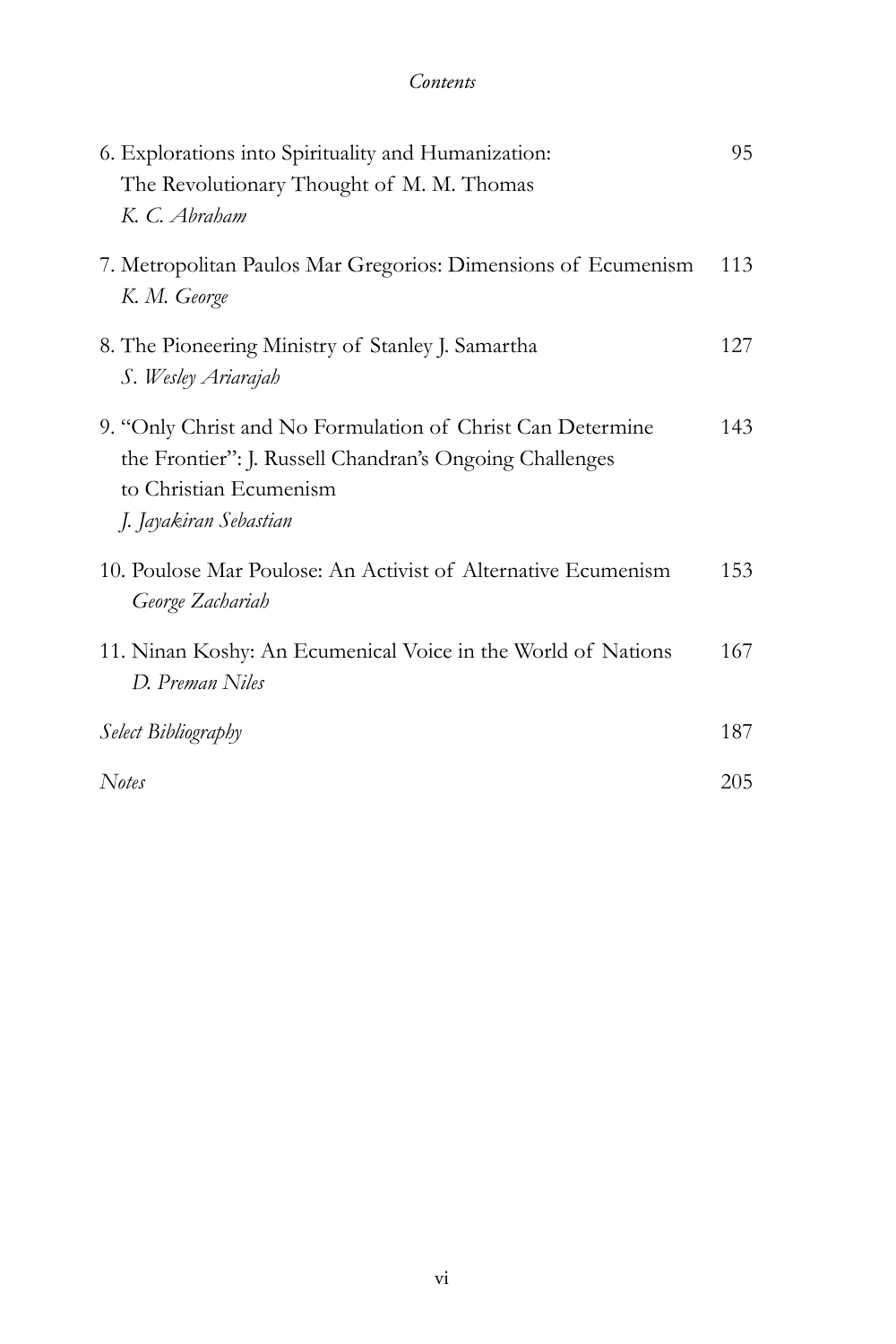# Acknowledgments

This volume is a team effort that cuts across national and confessional barriers. Michael Kinnamon, a scholar who is familiar with the Asian and Indian ecumenical scene, graciously agreed to write the foreword for the book. Throughout the course of compiling this work, he keenly followed its progress and made valuable suggestions. At the early stages itself, Wesley Ariarajah and Deenabandhu Manchala went through the proposal and offered their kind advice. It was a major boost for us when WCC Publications agreed to publish this volume. We are indebted to these friends.

The real strength of this volume lies in the stature of the eminent scholars, from diverse confessional, national, and perspectival backgrounds, who wrote the articles. We are deeply grateful to these dear friends: Roger E. Hedlund, Raj Bharat Patta, Aruna Gnanadason, David Scott, K. C. Abraham, K. M. George, Wesley Ariarajah, Jayakiran Sebastian, George Zachariah, and Daniel Preman Niles.

A number of scholars provided valuable reference materials for the introductory essay (chapter 1) in this volume and later commented on drafts of the essay. Apart from the names mentioned above, they are: Charles C. West, John Webster, Geevarghese Mar Theodosius, Dana Robert, Lois M. Wilson, Raymond Williams, A. George Ninan, Adrian Bird, R. Stephen Warner, Pradip Thomas, Zac Varghese, Jessica Prakash-Richard, George Oommen, Arthur Jeyakumar, and Dinah Oommen. There is little doubt that their valuable input and critical comments helped tremendously to strengthen the clarity and focus of this publication.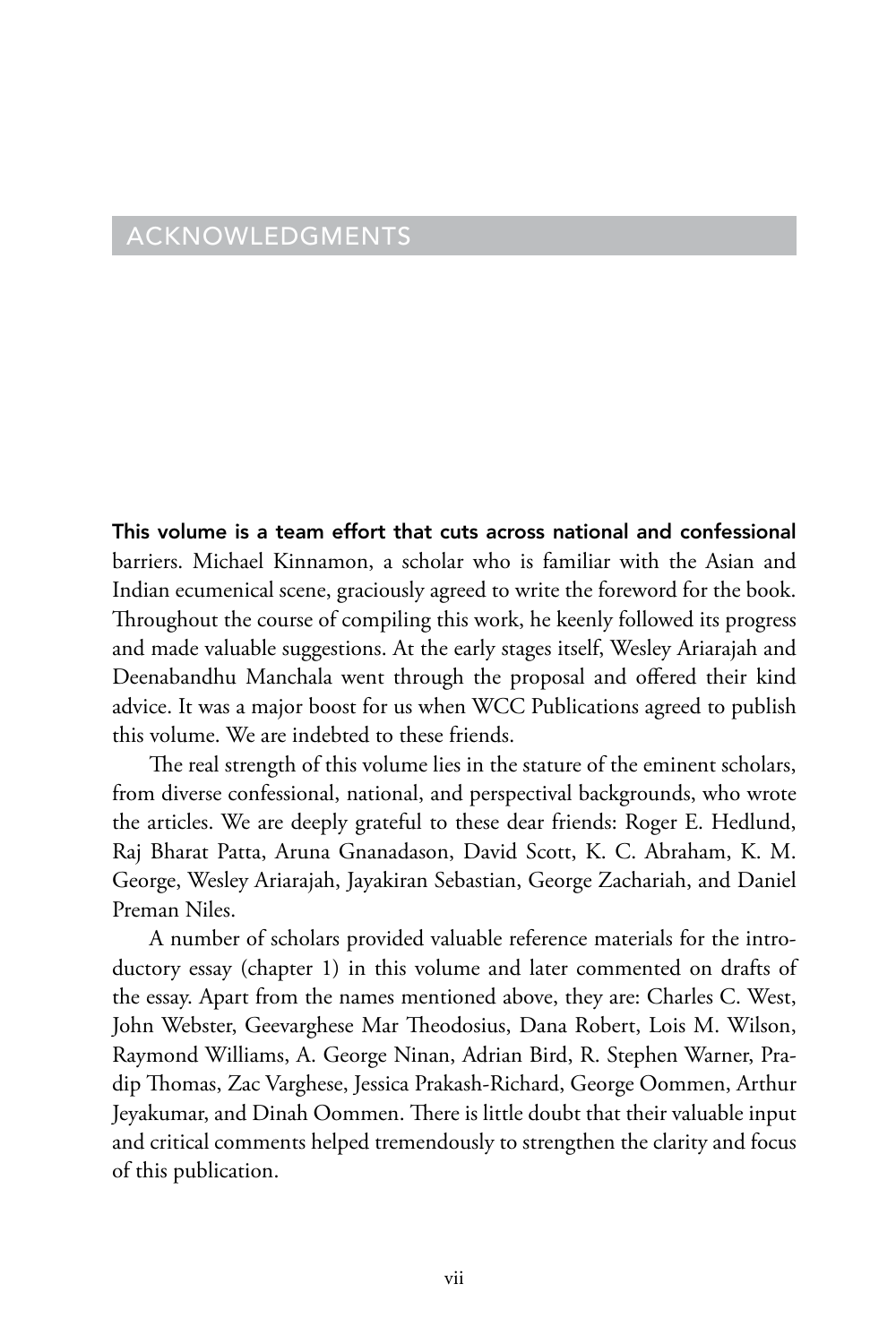### *Acknowledgments*

I would also like to thank Ninan Koshy for his willingness to be persuaded to be included as the only person still among us that would have a chapter in this volume, and for the advice he was willing to give on the project.

This volume is dedicated to the countless number of women and men, named and unnamed, who toiled, often unsung, for the building up of the ecumenical movement in the church and the world.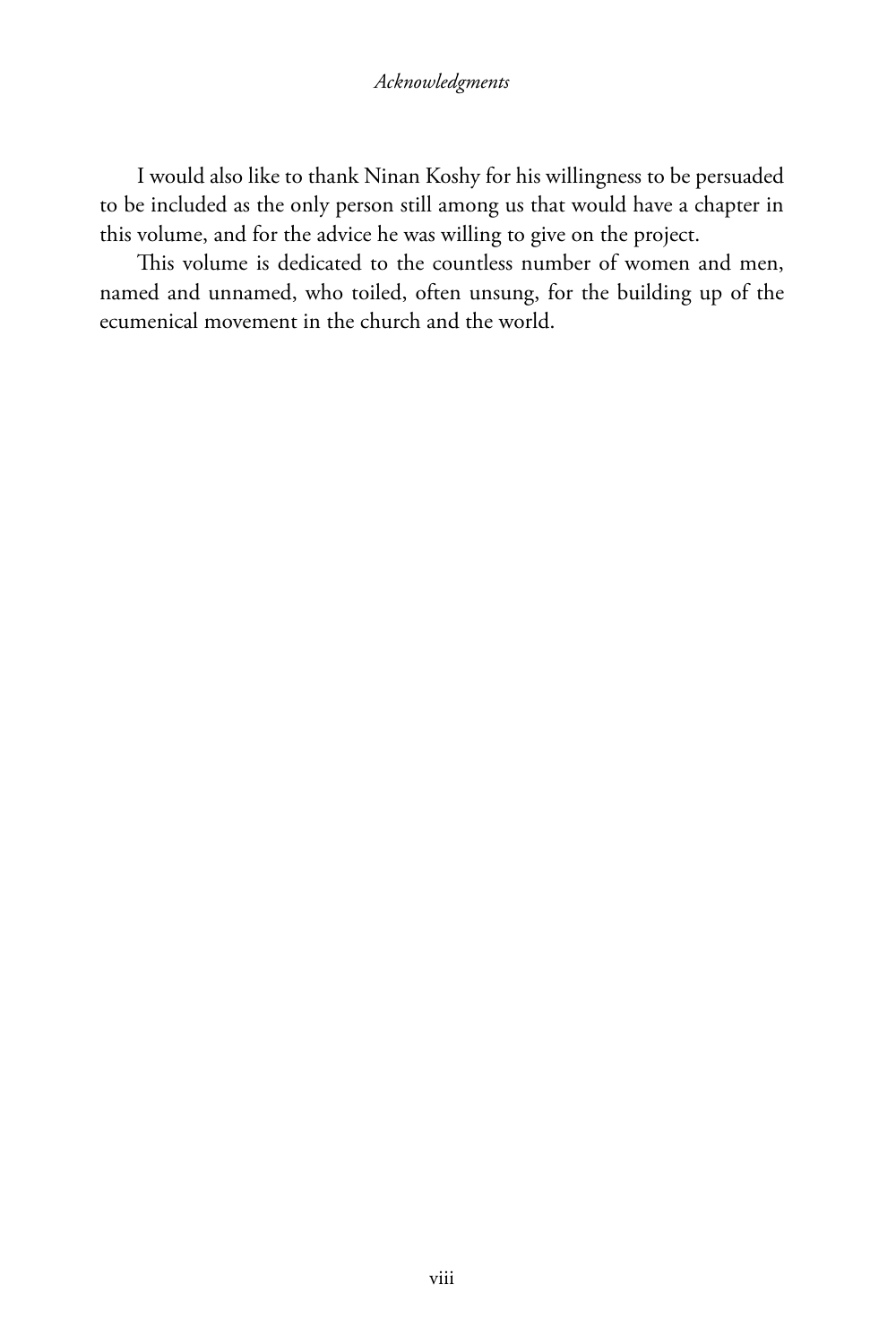# **CONTRIBUTORS**

**K. C. Abraham** was president of the Ecumenical Association of Third World Theologians (EATWOT) and director of the South Asia Theological Research Institute (SATHRI), Bangalore, India. In the 1980s he was the director of the Ecumenical Christian Centre, Whitefield, Bangalore.

**S. Wesley Ariarajah** is emeritus professor of ecumenical theology at Drew University, Madison, New Jersey, USA. He was director of the Interfaith Dialogue Department of World Council of Churches (WCC) and deputy general secretary of the WCC.

**Jesudas M. Athyal** is visiting researcher at Boston University School of Theology, Boston, Massachusetts, USA. He was earlier associate professor of social analysis and Dalit theology at Gurukul Lutheran Theological College, Chennai, India.

**K. M. George** is director of the Sopana Orthodox Academy, Kottayam, India. He served as moderator of the WCC Programme Committee, executive secretary of the National Council of Churches in India (NCCI), and as principal and professor at the Orthodox Theological Seminary in Kottayam, India. From 1989 to 1994 he was professor at the Bossey Ecumenical Institute, Switzerland.

**Aruna Gnanadason** was director of the Women's Sub-Unit of the World Council of Churches and coordinated the work on Justice, Peace, and Creation. She earlier served as executive secretary of the All India Council of Christian Women of the National Council of Churches in India (NCCI).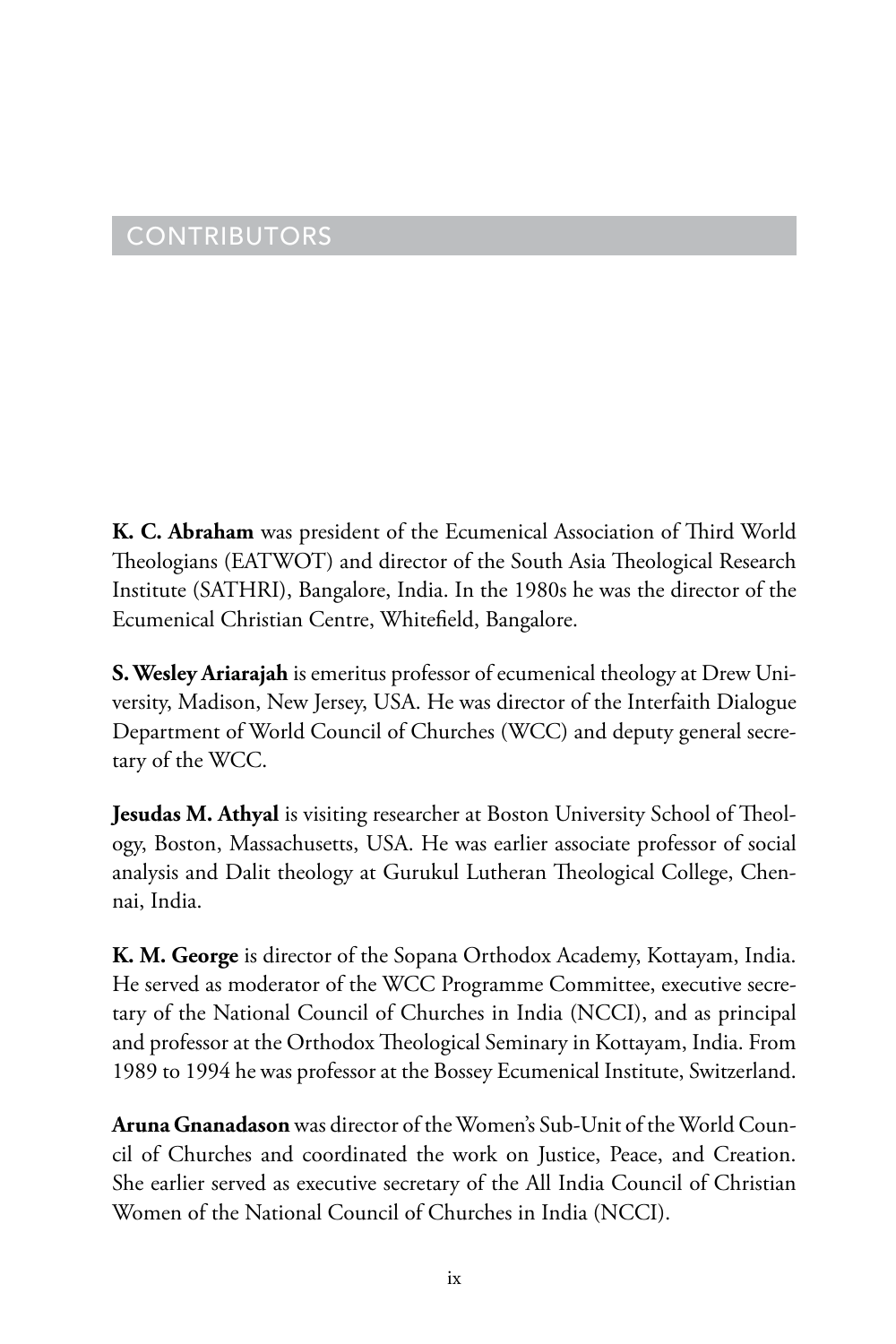## *Contributors*

**Roger E. Hedlund** is director emeritus of Mylapore Institute for Indigenous Studies at Chennai, India. He has taught at Union Biblical Seminary, Yavatmal/Pune, and at Serampore College, Serampore, India. He is the editor-inchief of *The Oxford Encyclopedia of South Asian Christianity*.

**Michael Kinnamon** recently retired from his post as Spehar-Halligan Visiting Professor of Ecumenical Collaboration in Interreligious Dialogue at Seattle University's School of Theology and Ministry. He has served as general secretary of the National Council of Churches of Christ in the USA, executive secretary of Commission on Faith and Order (WCC), and visiting professor at the United Theological College, Bangalore.

**D. Preman Niles** was director for the Ecumenical Process on Justice, Peace, and the Integrity of Creation (JPIC), World Council of Churches, Geneva. He later served as the general secretary of the Council for World Mission, London.

**Raj Bharat Patta** is a doctoral student at the University of Manchester, England. He has served as general secretary of the Student Christian Movement of India (SCMI) and as executive secretary for the Commission on Dalits, Mission, and Youth of the National Council of Churches in India (NCCI).

**David C. Scott** is professor emeritus of religion and culture at the United Theological College, Bangalore, and the Leonard Theological College, Jabalpur, India. Scott has lectured in theological colleges in India, South Korea, and the USA.

**J. Jayakiran Sebastian** is a presbyter of the Church of South India, dean of the Lutheran Theological Seminary at Philadelphia, Pennsylvania, USA, and H. George Anderson Professor of Mission and Cultures and director of the Multicultural Mission Resource Center there. He has served as professor in the department of theology and ethics at the United Theological College, Bangalore.

**George Zachariah** serves United Theological College, Bangalore, as associate professor in the department of theology and ethics. He earlier taught at Gurukul Lutheran Theological College, Chennai, India.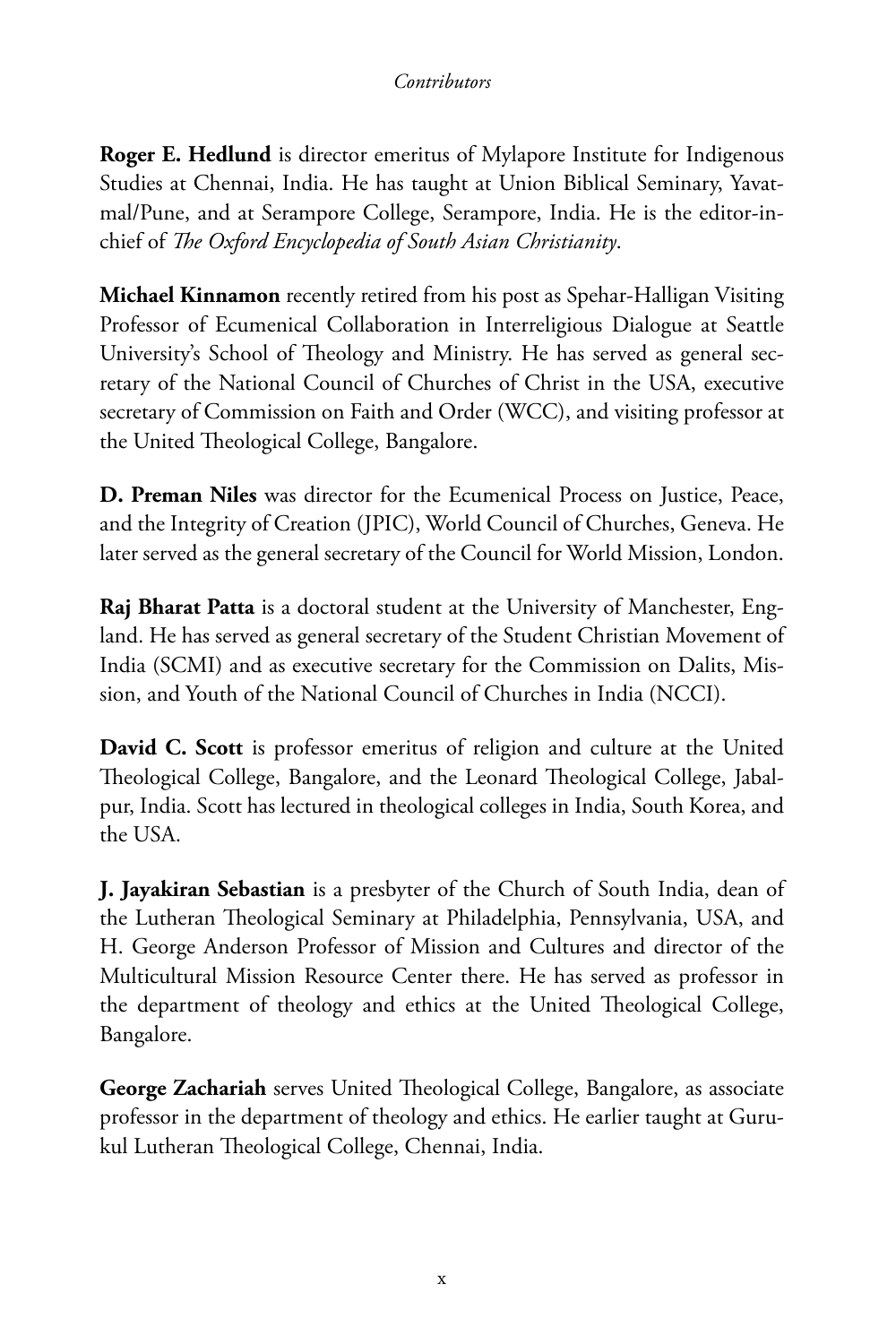# Foreword

# Michael Kinnamon

It would be a great mistake to think that this book, which is *about* leaders in the church in India, is only *for* Indian Christians. Anyone who cares about the unity and mission of the church will find much to reflect on in these engaging studies.

For one thing, the very organization of this volume reminds us that the ecumenical movement, so often reduced to a study of texts or a listing of conferences, is actually embodied in persons who carry a vision of the church united and renewed. In many respects, the ten individuals profiled in this book are very different. Some are Protestant, others Orthodox; some have written prolifically, others very little; three are lay, while three are bishops; one was born in 1874, while another remains in active ministry at the time of this writing. And yet, readers will likely be struck by the commonalities that emerge from these very individual lives.

One overwhelming impression is how attentive these leaders were (and are) to local realities. This volume focuses, for the most part, on figures who have been known for their contributions to global ecumenism. But such global leadership is clearly rooted in their response to a context marked by religious plurality, caste oppression, endemic poverty, and the struggle to build a postcolonial nation. Nearly all of these figures saw a strong connection between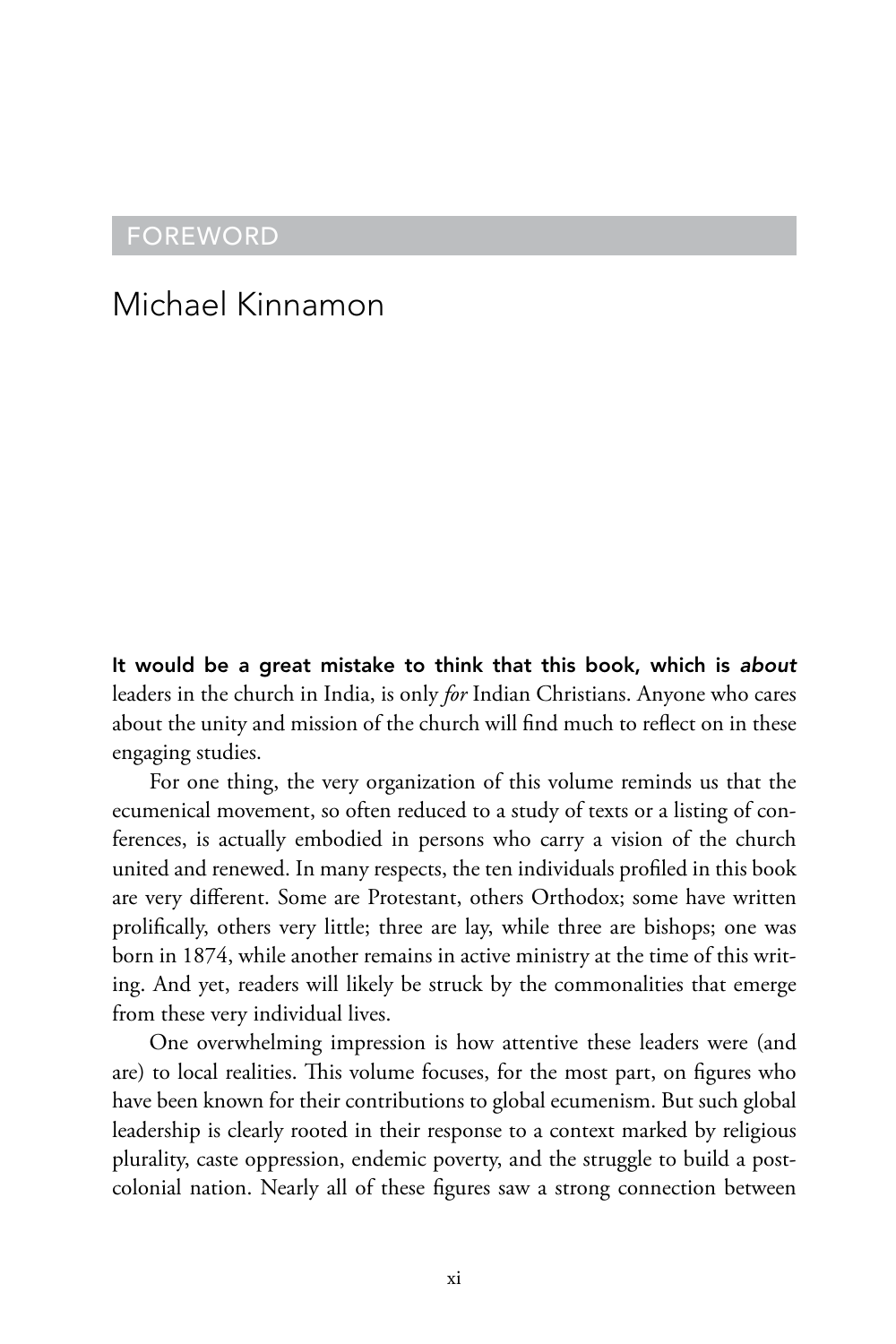#### *Foreword*

the reformation of the Indian church and the reformation of the wider Indian society.

As this suggests, a study of these Christian leaders poses a challenge to those who would split the ecumenical agenda. Throughout these pages—including the helpful essay by the editor, Dr Jesudas M. Athyal—readers will see an integration of themes: unity *and* mission, social justice *and* evangelism, spirituality *and* social action, education *and* worship. Holiness, for these leaders, does not mean withdrawal from the social revolutions of their day, but engagement in them on the basis of Christian faith. Unity is not pursued at the expense of justice, but as a sign and instrument of God's reign of justice and peace. Perhaps most significantly, interfaith relations is not, for them, an alternative to passionate commitment to Christ, but an authentic expression of it.

In the same way, this book should help lay to rest certain persistent myths. One of these is that the impulse for unity in the Indian church came primarily from Western missionaries. As we see from these chapters, ecumenism in South Asia was a protest, initiated by Indian Christians, against the imported pattern of denominational fragmentation and missionary paternalism. Another (closely related) myth is that the ecumenical movement, at root, is a European phenomenon whose early intellectual leaders all hailed from the North Atlantic. This volume will do much to help set that record straight. Not only the subjects of these chapters, but also the authors, bear witness to how extensively the movement was and is shaped by Christians from the Indian subcontinent.

I will end on a personal note that reinforces the point I want to make in this foreword. While I have taught, lectured, and traveled in India, I am by no means an expert in Indian Christianity. And I found the book compelling. It gave me fresh insights into persons with whom I was familiar, while also introducing me to persons whose work I barely knew. Most significantly, I found while reading it that I was continually inspired by this witness to what God has done in the lives of leaders from another part of the church, even as I was challenged to think in new ways about my commitment to unity and mission in my own setting.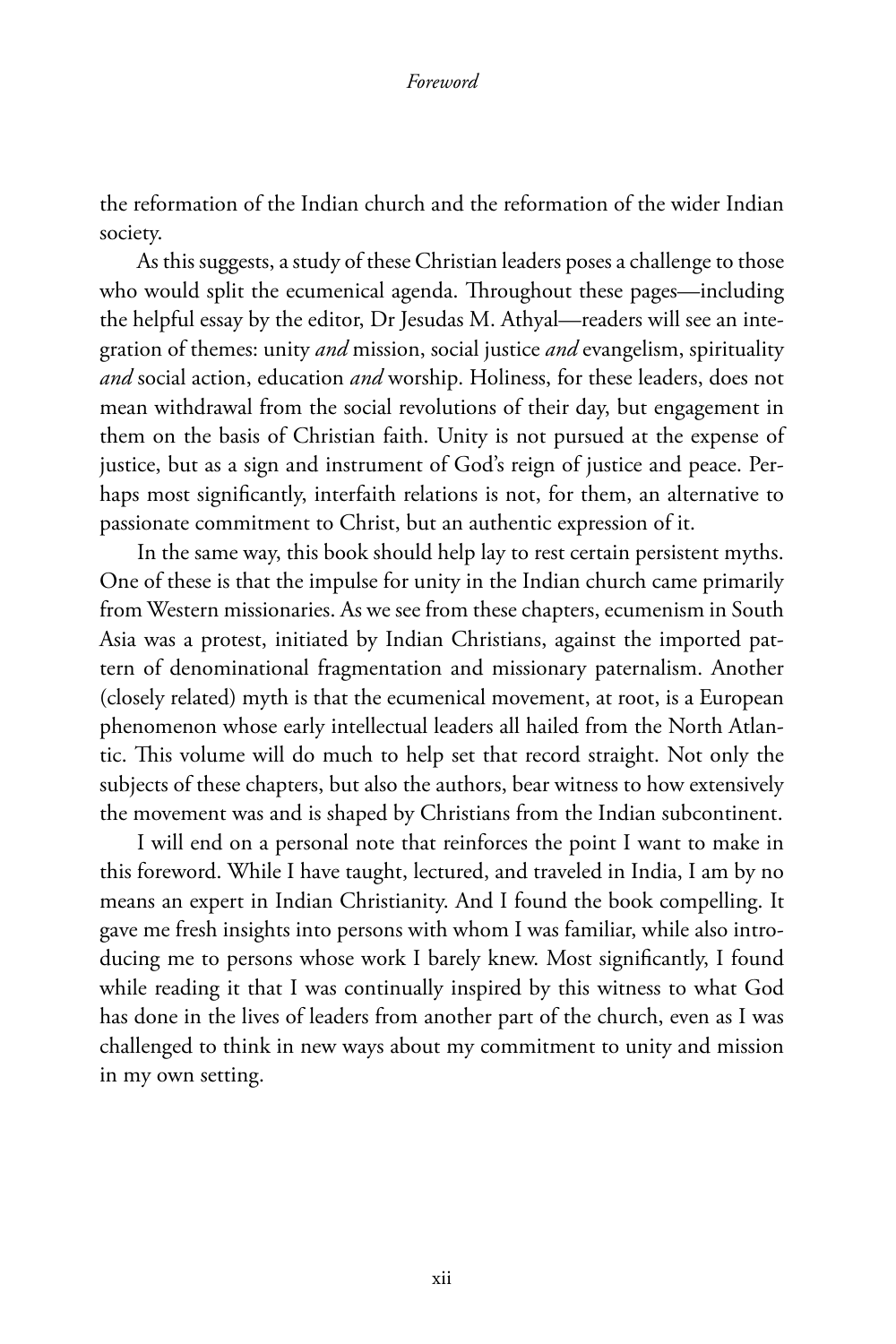# **INTRODUCTION**

# Jesudas M. Athyal

The address that V. S. Azariah, the first Indian bishop of the Anglican Communion, delivered at the Edinburgh Mission Conference in 1910 to an overwhelmingly Western audience—"You have given your bodies to be burned. We ask for love, give us FRIENDS"—is often cited as a turning point in the history of the ecumenical movement and hailed as "the first shot against missionary imperialism."1 At the other end of the 20th century, Ninan Koshy, in his capacity as the director of the Commission of the Churches on International Affairs (CCIA) of the World Council of Churches (WCC), led successfully the efforts to bring the church in China back to the fellowship of the WCC. He also initiated and led a process which brought together representatives of churches in South Korea and Christians in North Korea for the first time after the Korean War. The period between Azariah and Koshy saw an impressive line of Indian Christian leaders who left an indelible mark on the modern ecumenical movement. This volume will discuss this remarkable period by focusing specifically on some of these leaders.

It was not merely that some Indians played key roles in ecumenical institutions. There were also historic moments. In 1947 four different church traditions came together to form the Church of South India (CSI), setting in motion a process of organic unity of the churches across the globe. And in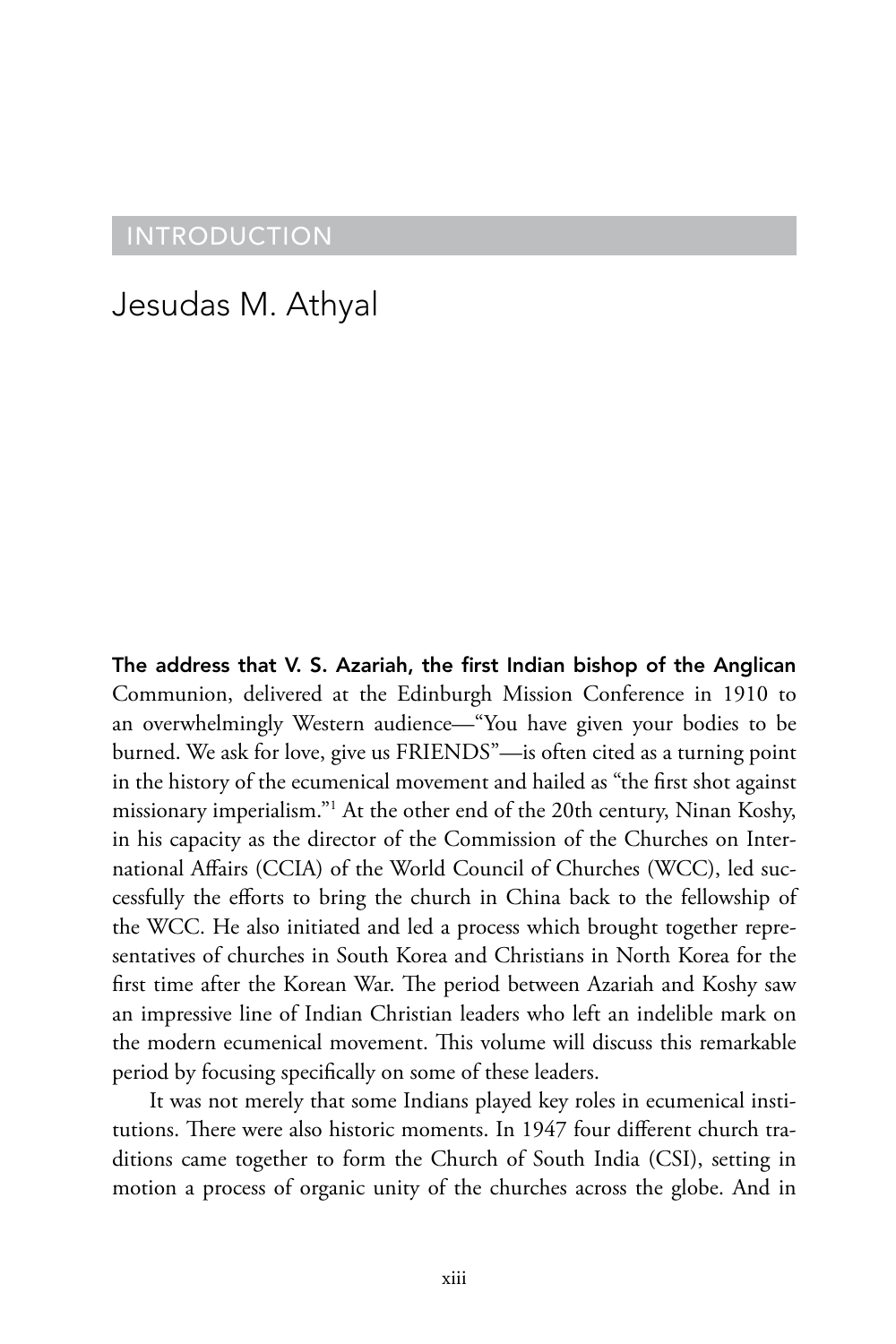recognition of the ecumenical significance of the churches of the nations of the non-Western world, the third assembly of the WCC met in New Delhi in 1961. Further, in the 1970s, when civil liberties and democratic rights were curtailed in the wake of the Indian Emergency, the country's ecumenical leaders were key participants in the movement toward freedom and democracy, and their voices reverberated at the WCC Nairobi assembly in 1975. This volume will also attempt to recapture some of these historic moments.

Again, it was not only that there were certain Indian Christian leaders who contributed to the modern ecumenical movement or that some significant ecumenical developments occurred in India, but also that these developments triggered a process that resulted in a remarkable redefining of the core of ecumenism in our times. In the decades that followed Sarah Chakko's becoming the first woman on the presidium of the WCC in 1951, a sharp focus on women's participation in the church and society emerged and has remained at the vanguard of the ecumenical movement ever since. Further, in response to the increased industrialization of Asia since the 1960s and the widening gulf between the urban and rural contexts, Harry F. J. Daniel and others pioneered the concept of Urban Industrial and Rural Mission at the Asian and global levels, a movement that shaped the Christian response to the challenges of the modern society. Again, Masilamani Azariah's forceful representation at the WCC Vancouver assembly on the plight of the marginalized Dalits of India redefined the Programme to Combat Racism (PCR) to include social discrimination everywhere. These movements set in motion a process that led to a fundamental paradigm shift in the ecumenical agenda from a visibly non-Western perspective. In this publication, we will relive some of those moments as well.

This volume discusses people, movements, and institutions that were trendsetters in the ecumenical movement. While the story outlined here by no means claims to be a comprehensive account of the period, the book does explore aspects of the Indian component that were decisive in the history of the movement. This is a chapter of the ecumenical movement that, we believe, has not yet been fully written, and hence the relevance of this publication.

The editor and contributors of this volume are fully conscious of the many "ifs" and "buts" in this narration. Why the focus on India? Why not the other parts of the world? What was the criteria for selecting these ten persons to discuss in detail? Why not others? We wish to clarify at the outset that by no means do we imply that these particular ten persons were more important than others. We had to make a selection, realizing fully the risk involved. But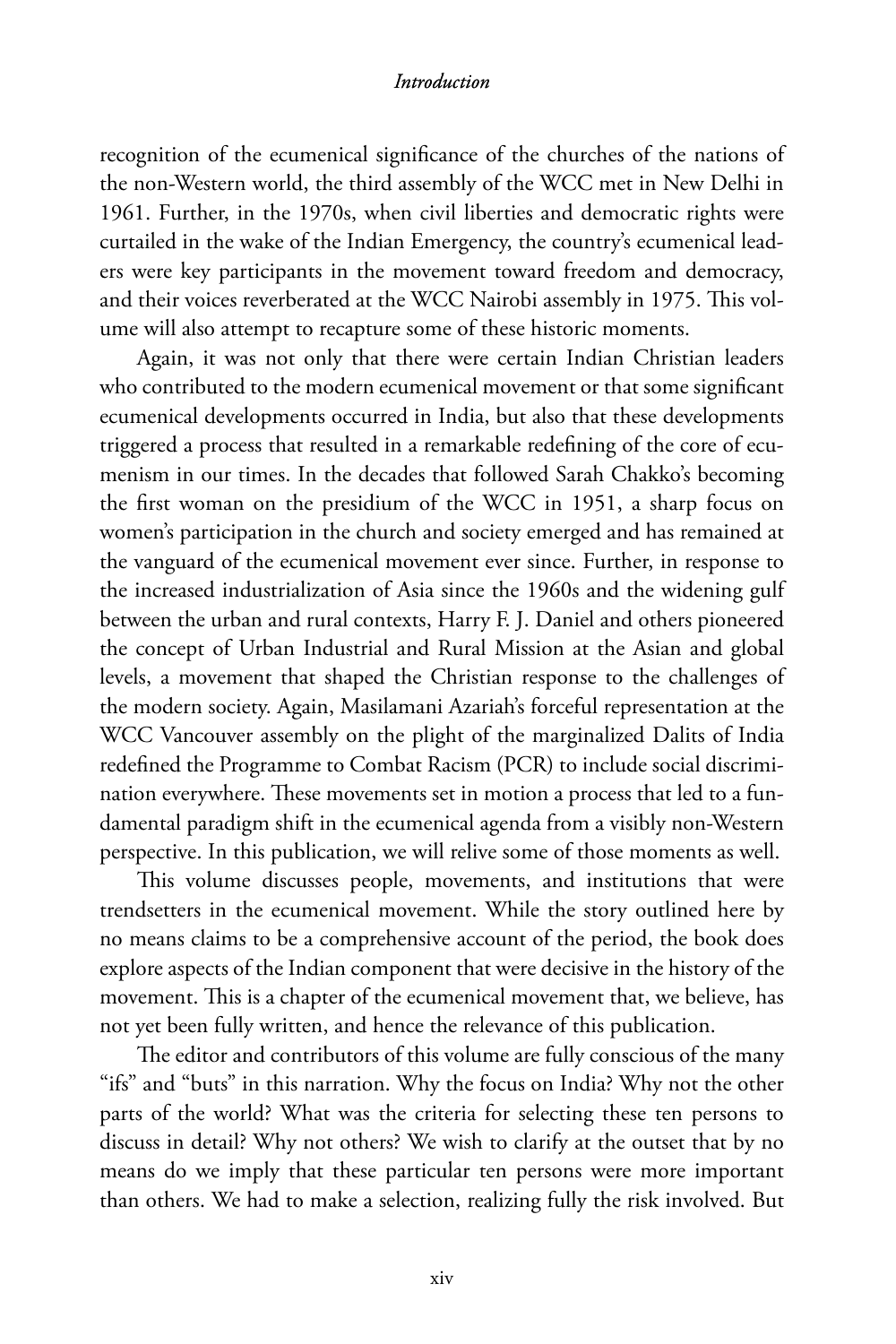we believe that during the course of the ecumenical movement, as Christian unity became an important agenda for the church, as justice concerns were recognized as an integral part of unity, and as ecumenism became a truly global movement, these leaders, in their diverse ways, represented important movements and trends in the ecumenical movement in India and Asia. The only person among these ten who is still in our midst at the time of this writing— Ninan Koshy—continues in this great tradition. He can, perhaps, be described as one of the most distinguished ecumenical diplomats in the history of the W<sub>CC</sub>

Further, we wish to locate this discussion in the context of the *Asian* presence in the ecumenical movement. Indians were among a galaxy of distinguished Asian ecumenists who led and enriched not only the regional context but provided Asian perspectives to the worldwide movement. In our discussion here, therefore, we stand on the shoulders of D. T. Niles, U. Kyaw Than, T. B. Simatupang, Bishop K. H. Ting, and countless other men and women of God who pioneered the Asian awakening in global Christianity.<sup>2</sup> The Indian contribution was only a part of this larger Asian picture. In the ultimate analysis, therefore, this is not the story of a few individuals; it is the history of the ecumenical movement at the Indian, Asian, and global levels.

The scope of this publication is confined to the mainline Protestant and Orthodox churches and traditions that come broadly within the fellowship of the WCC. This limitation does not disregard other crucial voices in the discussion. Especially following the Second Vatican Council, the Roman Catholic Church—at the Indian, Asian, and global levels—made significant contributions to the ecumenical movement. Of particular relevance is the Catholic Church's work as an active participant in the Faith and Order Commission, in the area of interfaith relations, and the grassroots-level social action and developmental work in the villages and towns, often carried out in an ecumenical spirit. The perspectives of the Evangelical and Pentecostal churches, too, are important. Even though the YWCA and YMCA are integral parts of the ecumenical movement, for logistic reasons, their work could not be included here.3 While these important angles do not come within the purview of this publication, these remain valuable perspectives that need to be studied in a similar fashion.

In this volume, we deal primarily with ecumenical *thought* and *trends*. Our source of information is, essentially, published literature and ecumenical documents. Biographical notes and incidental details, wherever necessary for such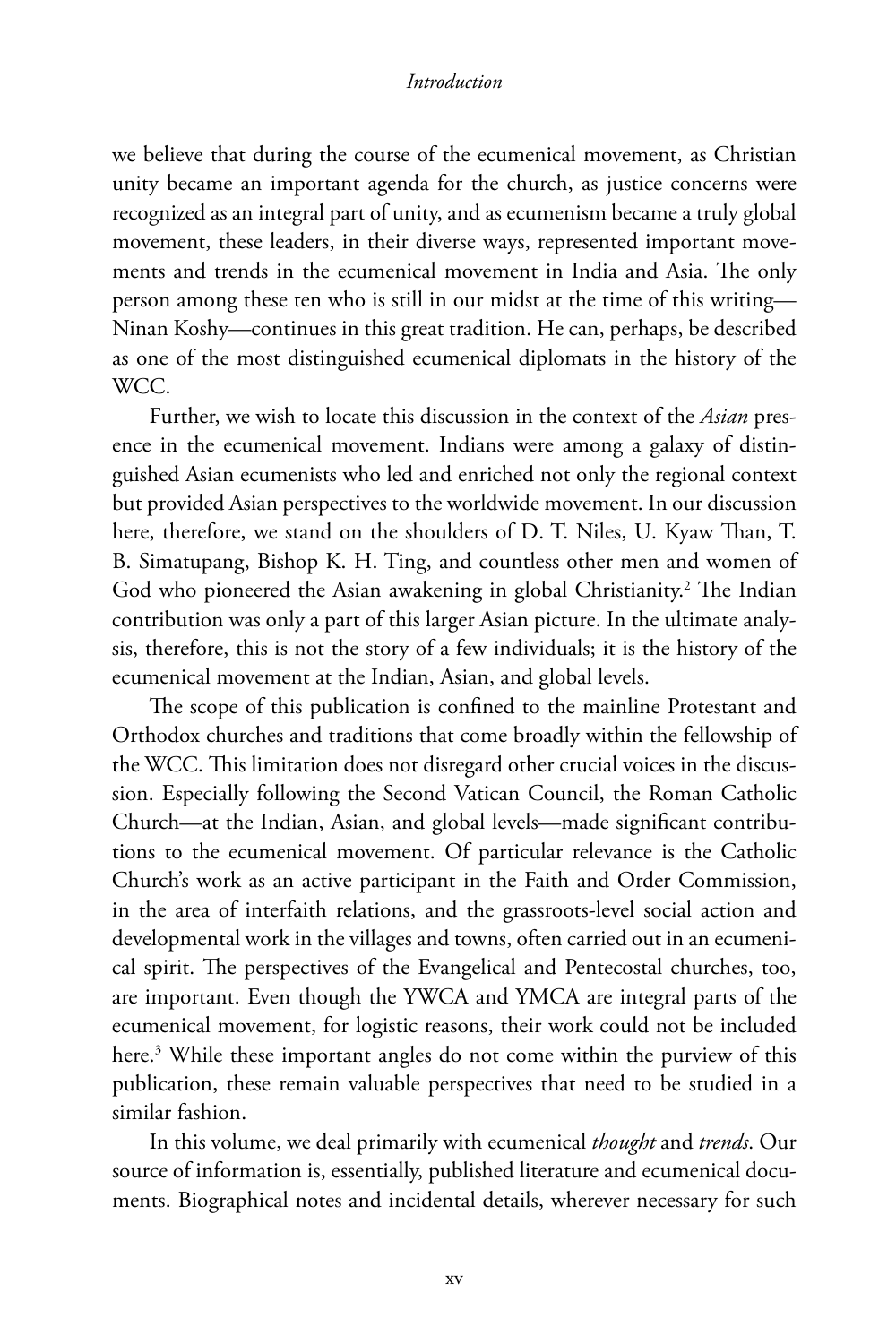a discussion, along with references needed for further reading, are generally confined to the notes. This pattern has especially been followed in the essay that follows this introduction. The subsequent chapters are focused on certain individual leaders and, hence, they each have a section that serves as a biographical note; but they, too, go on to discuss the thought and trends that person represents. It needs also to be added that, at least in a few cases, the lack of available literature on an ecumenical leader or movement has limited the scope of the discussion in that area. Even with such difficulties, we are convinced that a viable review of the ecumenical movement is possible only within such a framework.

Further, in the last few decades of the past century, a long line of Indian Christians were active participants in the ecumenical movement, at the local, state, national, and larger levels. There were also many who were leaders in their own denominations or confessions, up to the international levels. Attempts to review the contributions of such a large group posed enormous hazards that went beyond the scope of this study. We, therefore, had to proceed in this discussion with some self-imposed restrictions. The decision was to limit the discussion to individuals who played decisive roles in ecumenical institutions, especially at the international level, and to leaders who produced significant literature in this area or on whose contributions scholars had done considerable work.

It needs to be stressed that this volume deals with the ecumenical history during the *20th century*. As such, the scope of this study is essentially *historical* in nature. However, it is heartening to note that today an able team of Indian leaders is carrying forward the rich legacy of the past century. Apart from the names mentioned in this volume, there are several others. In the field of Christian mission, for instance, Geevarghese Mar Coorilose, Sudipta Singh, and several others are making significant contributions. Mar Coorilose, along with Raj Bharat Patta, Shibi Peter, Sweety Helen, and others also provide new impetus to the Student Christian Movement (SCM). In the area of ecumenical theological education, there is a rich team at the national, Asian, and global levels, including such names as Sathianathan Clarke, Jayakiran Sebastian, Wati Longchar, George Zachariah, and Marina Behera. On the foundation laid down by the ecumenical women of the past century, a new leadership consisting of Monica Melanchthon, Priscilla Singh, Evangeline Anderson-Rajkumar, Jessica Richard, and others are charting new courses in women's participation in church and society. In the area of Dalit theology, too, leaders like Peniel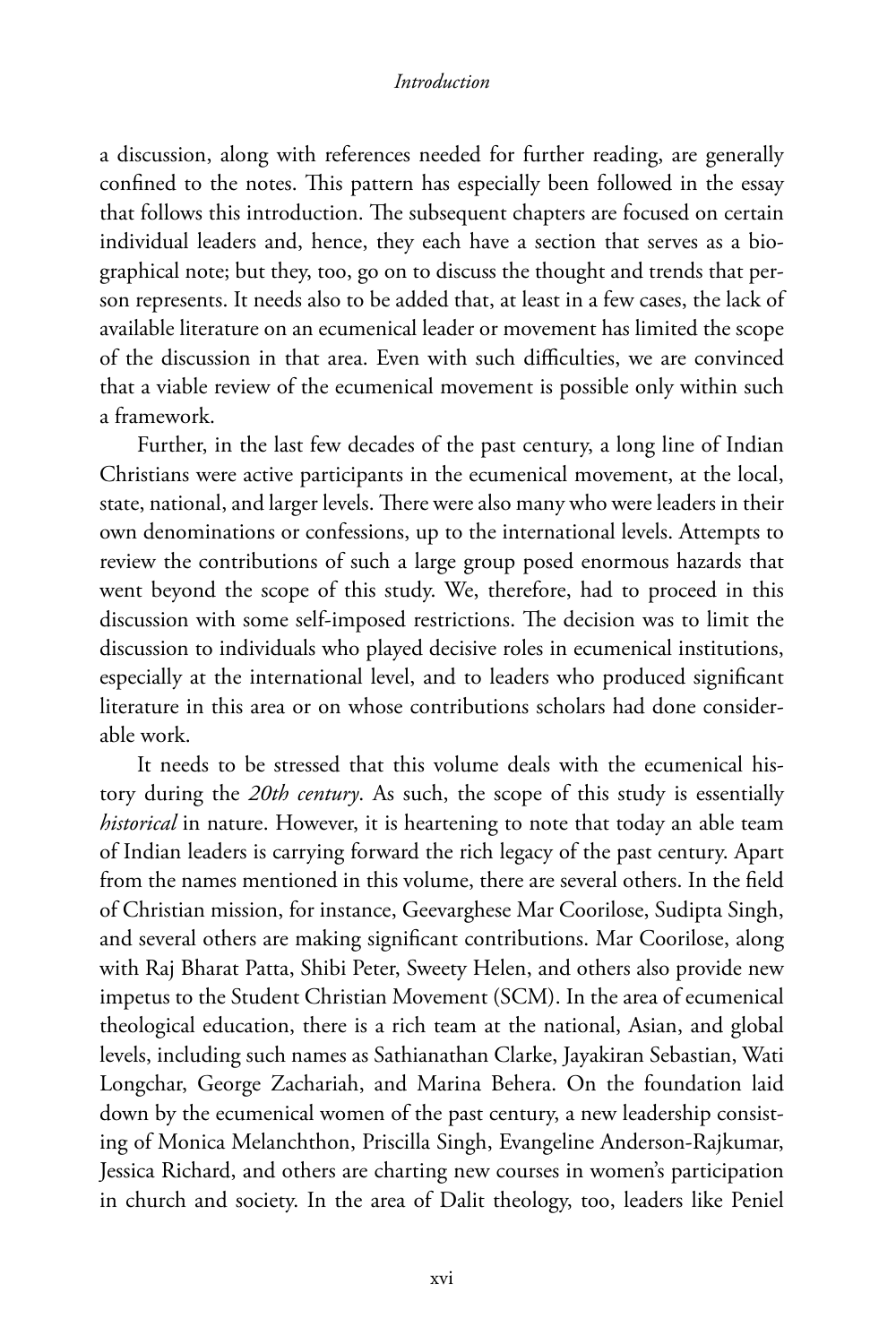Jesudason Rufus Rajkumar and Philip Peacock are making signal contributions. Dinesh Suna and Sudipta Singh are active in ecumenical social action. And the list goes on. There is no doubt that the work of these leaders, as well as recent ecumenical trends and movements, too, will, in the future, be studied in a similar fashion.

This volume discusses not only the areas of "strength" the Indian presence represents in the ecumenical movement but also the weaknesses. In all humility, we accept that there are areas of crucial importance where the Indian voices have been muted, disinterested, had little to contribute, or were dominated by others. The first chapter in this book mentions two such areas—the Orthodox perspective and women's presence. Despite the long history and rich liturgical and social tradition of the Orthodox Church in India, the Orthodox presence in the ecumenical movement has been more pronounced in other contexts, such as eastern Europe and the Middle East. Similarly, even though an array of distinguished Indian women has been present in the ecumenical movement at various stages, their voices have not yet been fully recognized. As the history of the movement in the 21st century is written, let us hope that these, too, will be among our strong points.

# The Chapters

The first chapter in this volume is an overview of the Indian presence in the ecumenical movement during the 20th century and shows how the Indian church helped define and advance central elements of the ecumenical vision. The article draws on both key figures and significant events during this period.

The subsequent chapters focus on ten Indian Christians who contributed significantly to the ecumenical process. They span the spectrum of the 20th century, from the first to the last decade. Let me briefly introduce the chapters:

In his article, Roger Hedlund introduces V. S. Azariah as a leader who was a key participant in church unity discussions that culminated in the formation of the Church of South India (CSI). Azariah's distinctive contribution might well have been his focus on the necessity of an Indian Christian identity, of "church unification as part of a larger program of church indigenization," meaning, a church of India. In that sense, he was a forerunner of the reality of "world Christianity" as it now is seen, its leadership increasingly from India.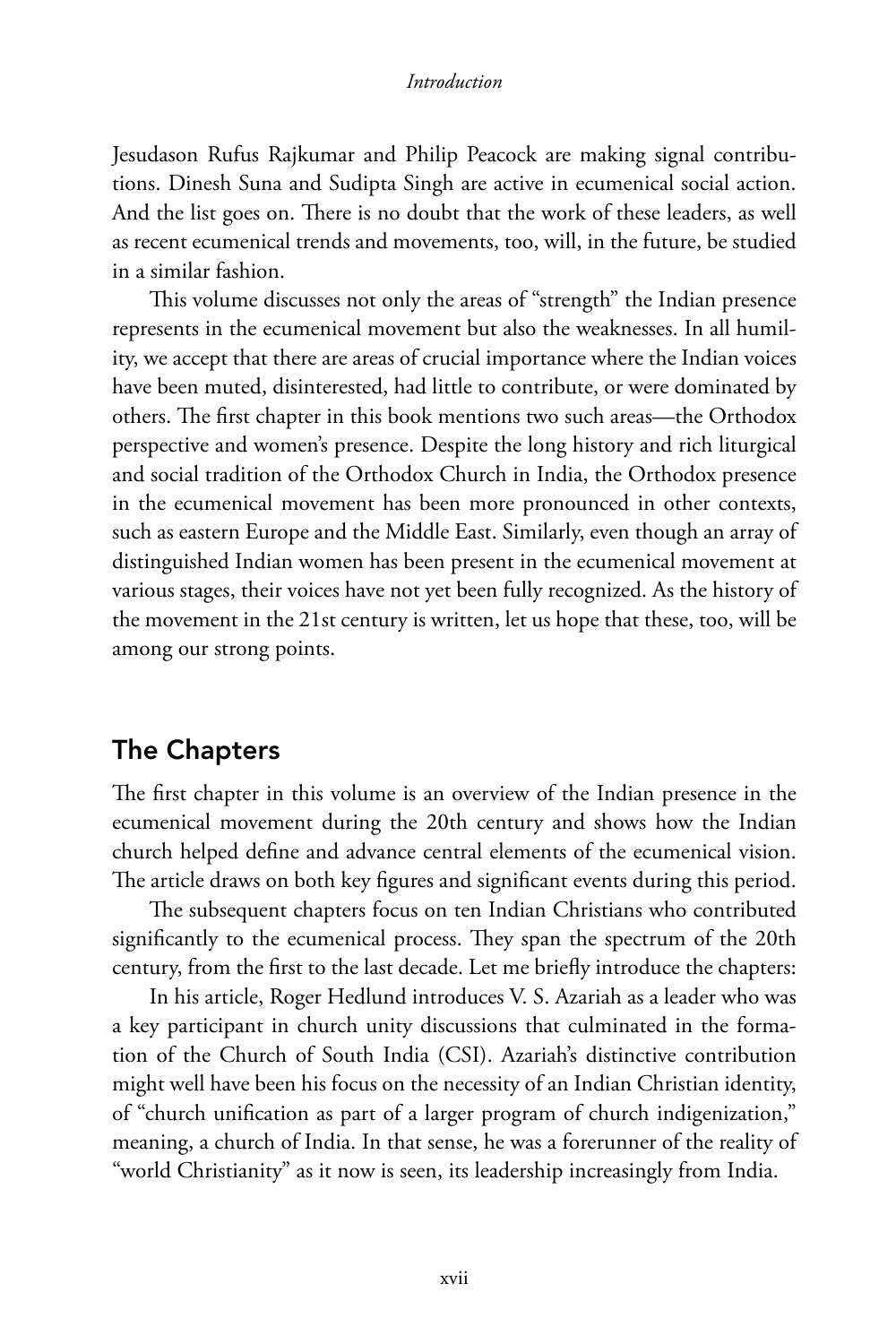Raj Bharat Patta discusses in his article the life and witness of Augustine Ralla Ram, who is considered the architect of the SCM of India, and how, with his farsightedness and pragmatic missiological characteristics, he played an indispensable role in the ecumenical world. Ralla Ram was an ecumenical visionary in a true sense, which he demonstrated throughout his life in all the capacities that he had served. The SCM and churches in India are indebted to him.

While discussing the contributions of Sarah Chakko, who was the first woman on the presidium of WCC, Aruna Gnanadason points out that Chakko's ecumenical formation was culled out of her life story. Chakko's life and commitment stands as testimony to how Orthodox Christian women have stayed in solidarity with women of other denominations, and with the ecumenical movement, over these decades.

According to David Scott, P. D. Devanandan's fundamental concern was to assist the Indian church to understand Jesus, the Christ, as the key to and fulfillment of God's work in and for the world of Indian religion, culture, and society, and to restate and communicate that truth. The theology of religious pluralism is indeed an ecumenical issue of immense importance and consequence to which Devanandan made a significant contribution.

In his article, K. C. Abraham portrays M. M. Thomas as one of the key architects of the modern ecumenical movement. According to Alf Tergel, Thomas, along with Willem Visser't Hooft, has had the greatest influence on the ecumenical movement. Convinced that the gospel offers the dynamics for Christian engagement in politics, he wrote extensively about the political responsibility of Christians with a clarity and commitment that is rarely matched.

K. M. George discusses the life and message of Paulos Mar Gregorios, who was endowed with a rare form of holistic intelligence and broad intellectual curiosity of a polymath, with a sincere quest for a new and just order of the world and deep compassion for the least ones. As a person who was always tormented by intellectual puzzles and internal spiritual conflicts, Mar Gregorios was not obviously a person who would easily fit into ecclesiastical or ecumenical straitjackets.

Stanley Samartha's personal traits and qualities, according to Wesley Ariarajah, contributed a great deal in removing some of the initial hesitations that people of other religions had about Christians wanting suddenly to engage in dialogue with them. Samartha did much to remove the notion among many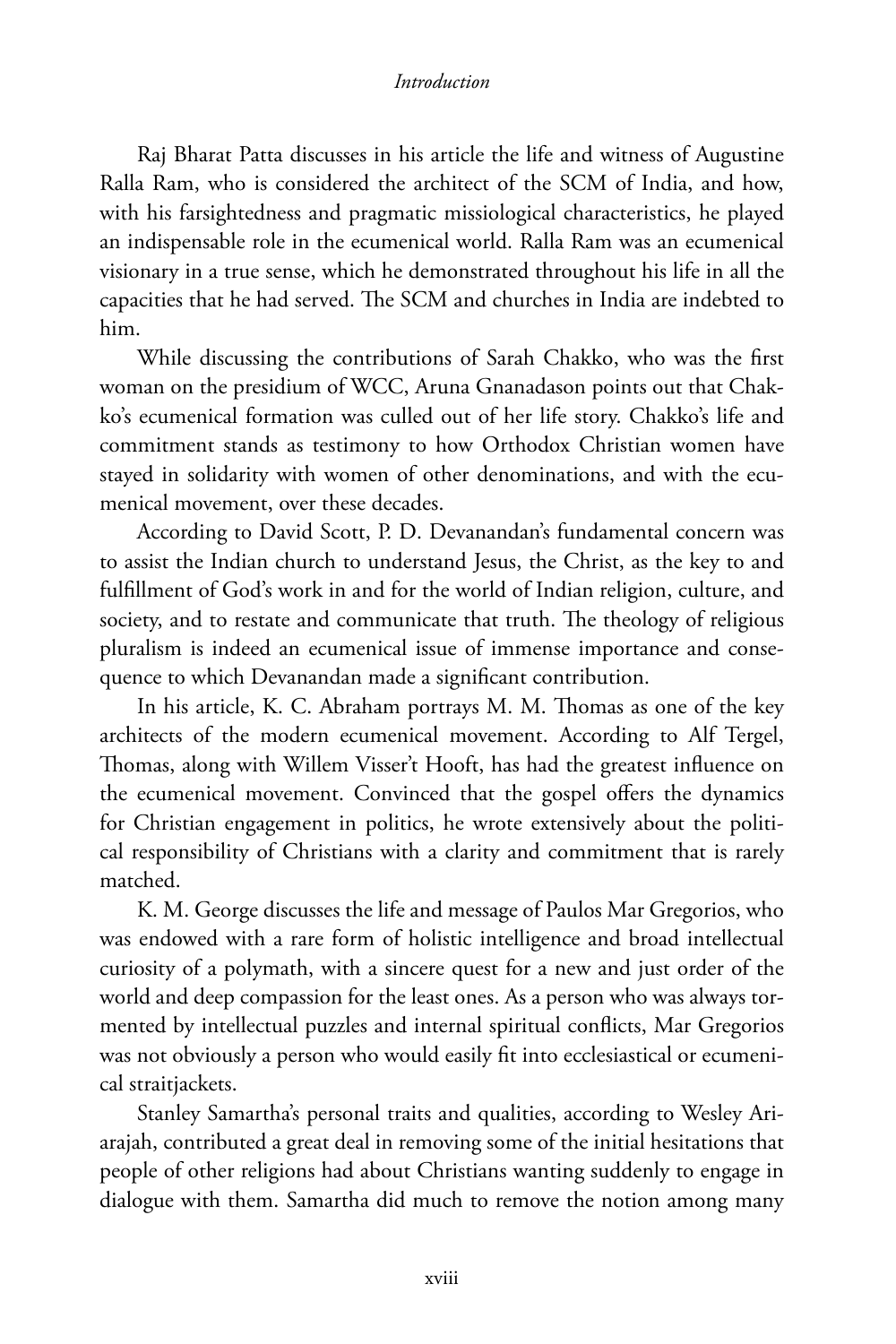Hindus and Buddhists that dialogue is yet another tool in Christian zeal for evangelism. He argued that we "cannot limit the extent or the mode of God's redeeming work, because it is as universal as His love which embraces all humankind at all times." We therefore need to recognize God's saving work in "areas outside the hedges of the Church."

In his article, Jayakiran Sebastian argues that for Russell Chandran, faithfulness to the mission mandate involved both an uncompromised commitment to Christ, as well as the openness to the variety and diversity of the revelation of God in the lives of human beings. As a lifelong proponent of interreligious dialogue, Chandran argued that we cannot absolutize our manner of practicing our commitment as the only possibility for others. Rather, in dialogue one has to be open to a combination of God's self-revelation and human wisdom, leading to the possibility of accepting the diversity of religious faiths as contributing to the beauty and richness of the complex spirituality of the human race, and to the greatness of national as well as global cultures.

George Zachariah, in his article, portrays Poulose Mar Poulose as a prophet who followed Jesus the Christ as his model and, as a leader of SCM, insisted that the ecumenical students should become Christ-centred as they strive to bear witness in our context. Mar Poulose's life was short, "but he still lives in the ecumenical youth and student movements as they continue to remain *out of control*, challenging the ecumenical mafia and the pharisaic church."

Ninan Koshy's main contribution within the Commission of the Churches on International Affairs (CCIA) of the WCC, according to Preman Niles, was in the analyses he had to carry out of critical international situations, in developing theological and conceptual clarity in the area of international affairs, and exploring possibilities for what may be called "ecumenical diplomacy." Almost from the time he joined the staff of CCIA, and certainly from 1979 onward, Koshy drafted the public statements of the WCC on international affairs. This meant that he was actively involved in policy-making on public issues.

Within this overall context, this volume seeks to capture the essence of the Indian presence in the ecumenical movement in the 20th century. The movement, now in the second decade of a new century, is emerging from a Western and institutional framework into a phase that is more catholic, pluralistic, and decentralized. Accounts such as those outlined in this book, of non-Western origin, are especially relevant at this stage. Even with such exciting prospects, we are acutely conscious of the grave limitations in this storytelling. The accounts that fill these pages are mostly that of the privileged;